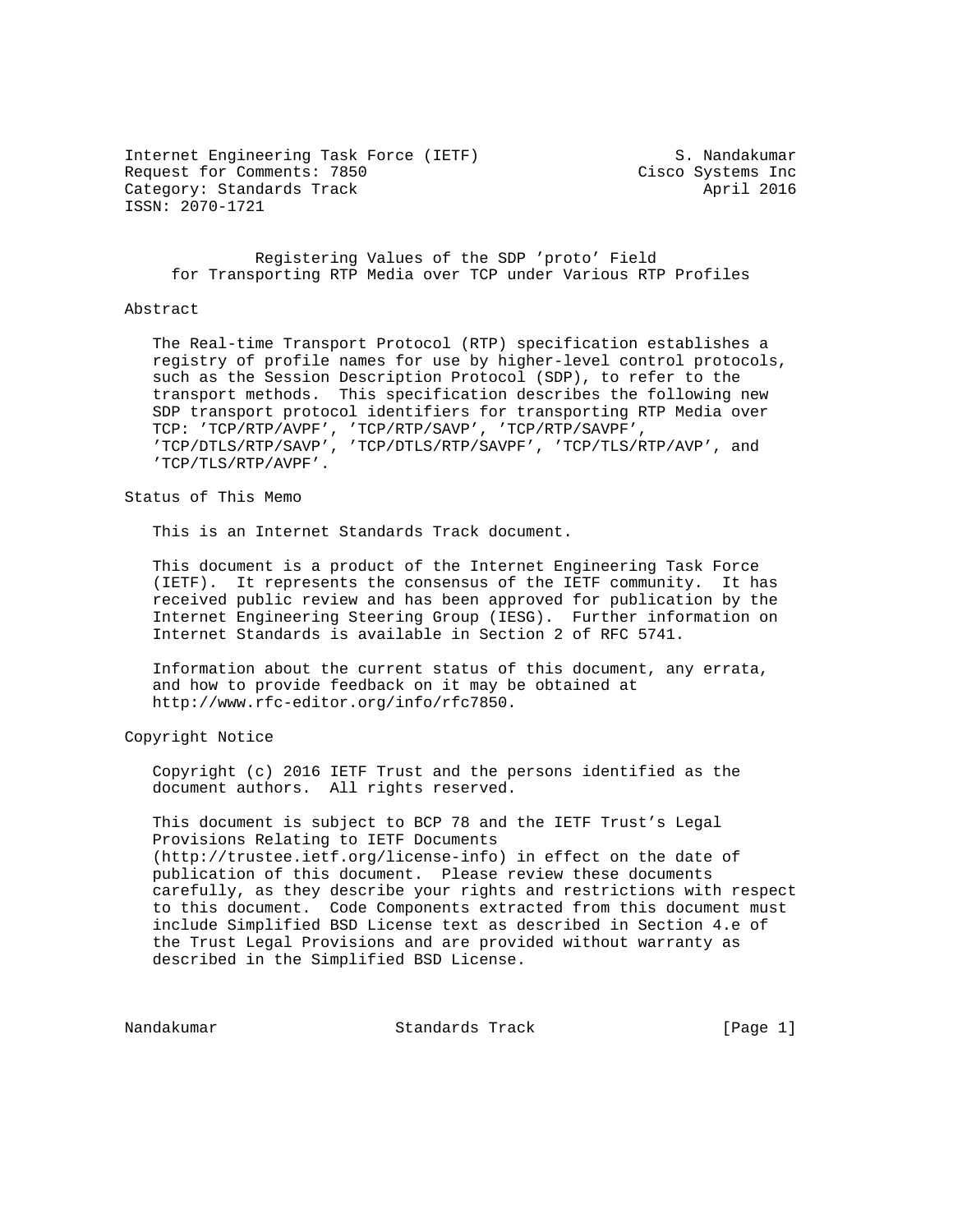Table of Contents

| 2.               |                                                                                                                                                                                                                                                    |  |  |  |  | 3 |
|------------------|----------------------------------------------------------------------------------------------------------------------------------------------------------------------------------------------------------------------------------------------------|--|--|--|--|---|
| $\overline{3}$ . |                                                                                                                                                                                                                                                    |  |  |  |  | 3 |
| 3.1.             | TCP/RTP/AVPF Transport Realization                                                                                                                                                                                                                 |  |  |  |  | 3 |
| 3.2.             | TCP/RTP/SAVP Transport Realization                                                                                                                                                                                                                 |  |  |  |  | 3 |
| 3.3.             | TCP/RTP/SAVPF Transport Realization                                                                                                                                                                                                                |  |  |  |  | 3 |
| 3.4.             | TCP/DTLS/RTP/SAVP Transport Realization                                                                                                                                                                                                            |  |  |  |  | 3 |
| 3.5.             | TCP/DTLS/RTP/SAVPF Transport Realization                                                                                                                                                                                                           |  |  |  |  | 4 |
| 3.6.             | TCP/TLS/RTP/AVP Transport Realization                                                                                                                                                                                                              |  |  |  |  |   |
| 3.7.             | TCP/TLS/RTP/AVPF Transport Realization                                                                                                                                                                                                             |  |  |  |  | 4 |
| 4.               |                                                                                                                                                                                                                                                    |  |  |  |  | 4 |
| 5 <sub>1</sub>   |                                                                                                                                                                                                                                                    |  |  |  |  | 4 |
| б.               |                                                                                                                                                                                                                                                    |  |  |  |  | 5 |
| $7_{\circ}$      |                                                                                                                                                                                                                                                    |  |  |  |  | 5 |
| 7.1.             | Normative References                                                                                                                                                                                                                               |  |  |  |  | 5 |
| 7.2.             | Informative References                                                                                                                                                                                                                             |  |  |  |  | 6 |
|                  | Acknowledgements<br>the contract of the contract of the contract of the contract of the contract of the contract of the contract of the contract of the contract of the contract of the contract of the contract of the contract of the contract o |  |  |  |  | 7 |
|                  | Author's Address<br>and a complete that the complete the complete theory of the complete theory of the complete theory of the complete theory of the complete theory of the complete theory of the complete theory of the complete theory of the c |  |  |  |  |   |

## 1. Overview

 The Real-time Transport Protocol (RTP) provides end-to-end network transport functions suitable for applications transmitting real-time data such as audio or video over multicast or unicast network services. The data transport is augmented by the RTP Control Protocol (RTCP) to allow monitoring of the data delivery in a manner scalable to large multicast networks and to provide minimal control and identification functionality.

 "SDP: Session Description Protocol" [RFC4566] provides a general purpose format for describing multimedia sessions in announcements or invitations. "TCP-Based Media Transport in the Session Description Protocol (SDP)" [RFC4145] specifies a general mechanism for describing media transport over TCP using SDP with [RFC4571] defining a method for framing RTP and RTCP packets [RFC3550] onto a connection-oriented transport (such as TCP). "Connection-Oriented Media Transport over the Transport Layer Security (TLS) Protocol in the Session Description Protocol (SDP)" [RFC4572] extends [RFC4145] for describing TCP-based media streams that are protected using TLS [RFC5246].

 This specification describes additional SDP transport protocol identifiers for transporting RTP media over TCP as defined in Section 3.

Nandakumar Standards Track [Page 2]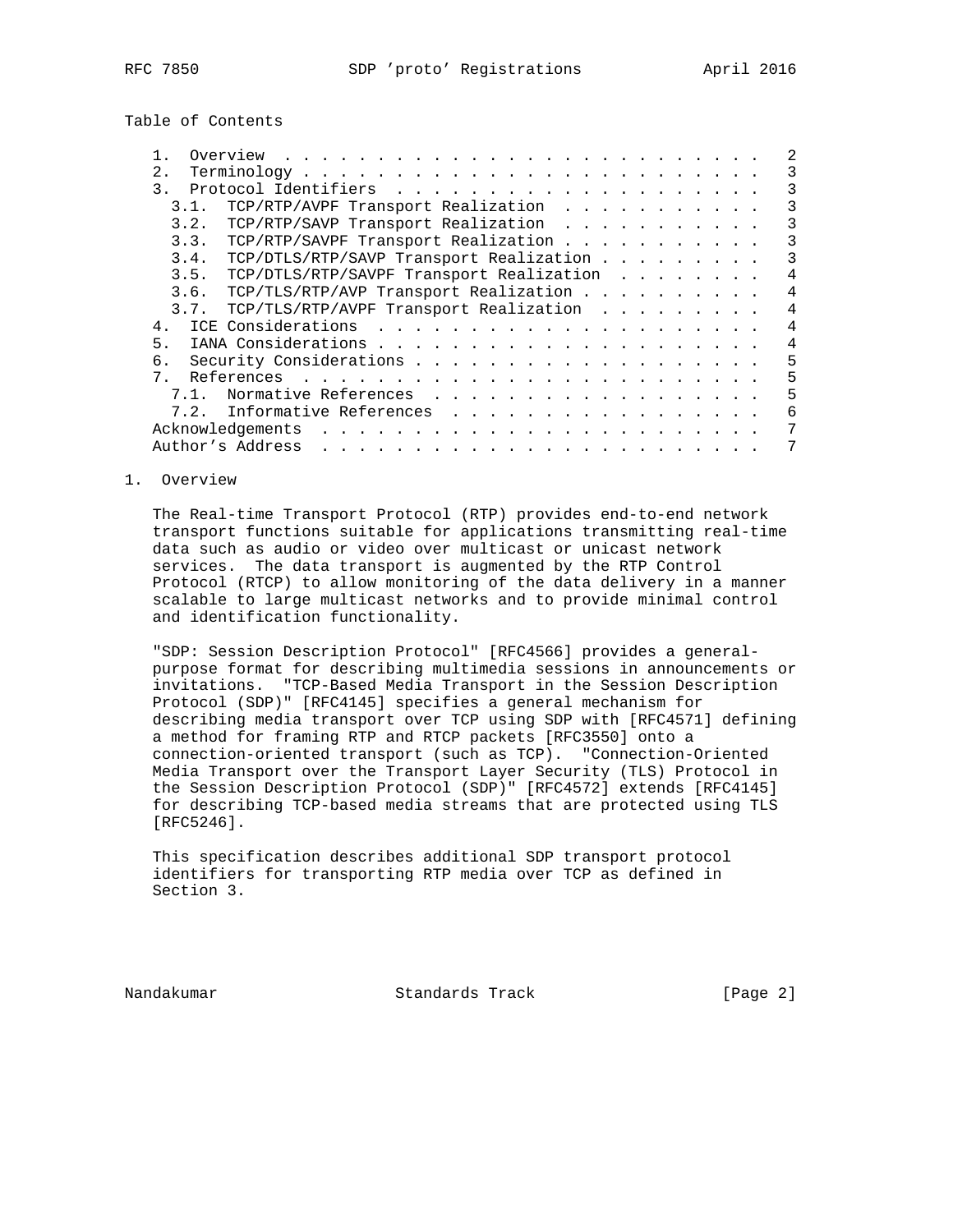2. Terminology

 The key words "MUST", "MUST NOT", "REQUIRED", "SHALL", "SHALL NOT", "SHOULD", "SHOULD NOT", "RECOMMENDED", "MAY", and "OPTIONAL" in this document are to be interpreted as described in RFC 2119 [RFC2119].

3. Protocol Identifiers

 The "m=" line in SDP specifies, among other items, the transport protocol (identified via the "proto" field) to be used for the media in the session. See Section 5.14 (Media Descriptions) of SDP [RFC4566] for a discussion on transport protocol identifiers.

 The following is the format for an "m=" line, as specified in [RFC4566]:

m=<media> <port> <proto> <fmt> ...

3.1. TCP/RTP/AVPF Transport Realization

 The TCP/RTP/AVPF transport describes RTP media with RTCP-based feedback [RFC4585] over TCP.

 The RTP/AVPF stream over TCP is realized using the framing method defined in [RFC4571].

3.2. TCP/RTP/SAVP Transport Realization

 The TCP/RTP/SAVP transport describes Secure RTP (SRTP) media [RFC3711] over TCP.

 The RTP/SAVP stream over TCP is realized using the framing method defined in [RFC4571].

3.3. TCP/RTP/SAVPF Transport Realization

 The TCP/RTP/SAVPF transport describes Secure RTP media with RTCP based feedback [RFC5124] over TCP.

 The RTP/SAVPF stream over TCP is realized using the framing method defined in [RFC4571].

3.4. TCP/DTLS/RTP/SAVP Transport Realization

 The TCP/DTLS/RTP/SAVP transport describes Secure RTP media [RFC3711] using Datagram Transport Layer Security SRTP (DTLS-SRTP) [RFC5764] over TCP.

Nandakumar Standards Track [Page 3]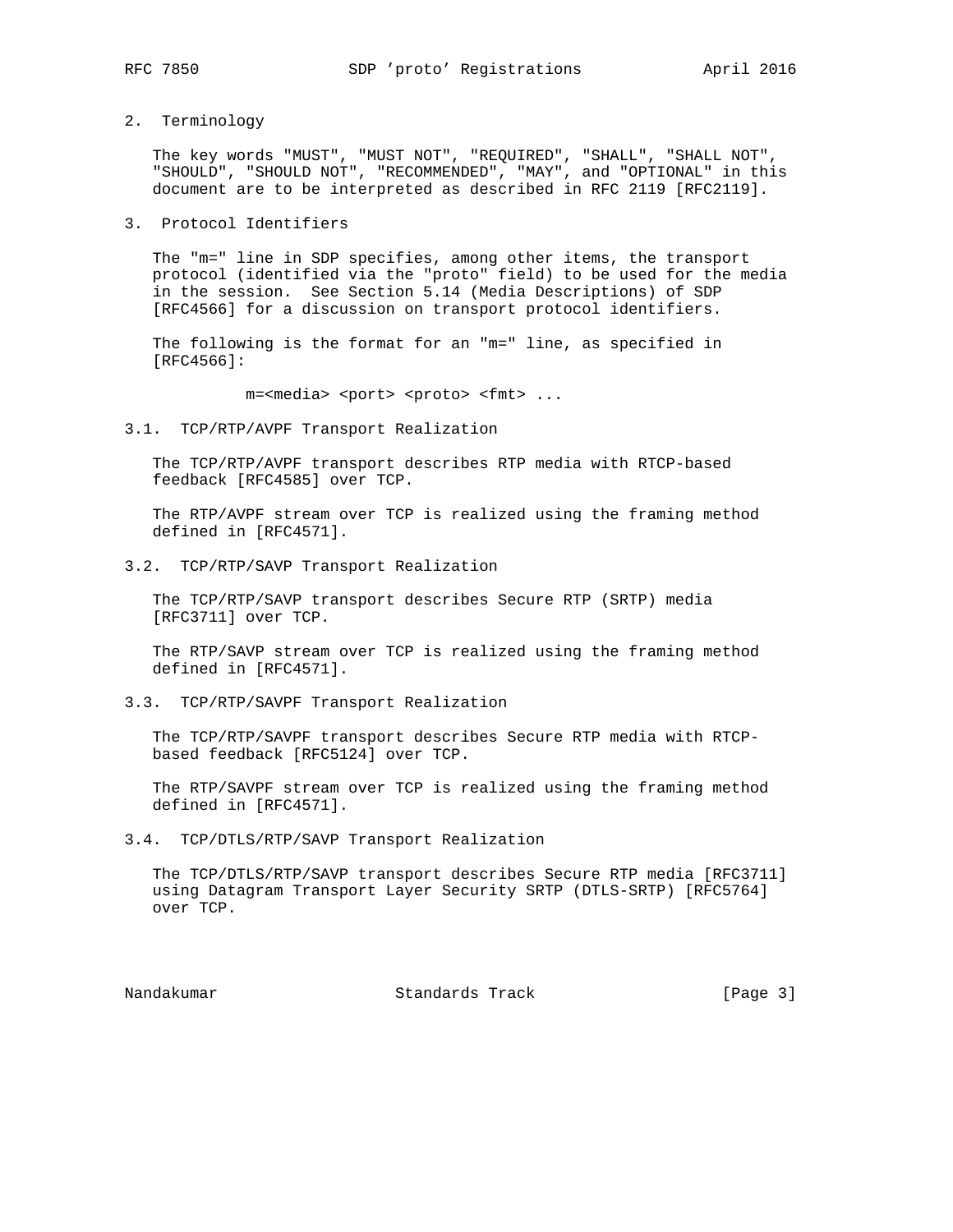RTP/SAVP using DTLS-based key establishment is realized according to the procedures defined in [RFC5764]. Also, the framing specified in [RFC4571] is used to transport DTLS-SRTP packets over TCP.

3.5. TCP/DTLS/RTP/SAVPF Transport Realization

 The TCP/DTLS/RTP/SAVPF transport describes Secure RTP media with RTCP-based feedback [RFC5124] using DTLS-SRTP over TCP.

 RTP/SAVPF using DTLS-based key establishment is realized according to the procedures defined in [RFC5764]. Also, the framing specified in [RFC4571] is used to transport DTLS-SRTP packets over TCP.

3.6. TCP/TLS/RTP/AVP Transport Realization

 The TCP/TLS/RTP/AVP transport describes RTP Media on top of TLS over TCP.

 RTP/AVP packets are framed using the procedures from [RFC4571] and are transported as application data messages over the TLS association setup using the procedures from [RFC4572].

3.7. TCP/TLS/RTP/AVPF Transport Realization

 The TCP/TLS/RTP/AVPF transport describes RTP media with RTCP-based feedback [RFC5124] on top of TLS over TCP.

 RTP/AVPF packets are framed using the procedures from [RFC4571] and are transported as application data messages over the TLS association setup using the procedures from [RFC4572].

4. ICE Considerations

 When procedures from [RFC6544] are used to set up Interactive Connectivity Establishment (ICE) [RFC5245] candidates for a TCP transport, the framing mechanism from [RFC4571] MUST be used for framing Session Traversal Utilities for NAT (STUN) packets (for keepalives and consent checks), as defined in Section 3 of [RFC6544].

## 5. IANA Considerations

 This specification describes the following new SDP transport protocol identifiers: 'TCP/RTP/AVPF', 'TCP/RTP/SAVP', 'TCP/RTP/SAVPF', 'TCP/DTLS/RTP/SAVP', 'TCP/DTLS/RTP/SAVPF', 'TCP/TLS/RTP/AVP', and 'TCP/TLS/RTP/AVPF', as defined in Section 3. These values have been registered by the IANA under the "proto" subregistry in the "Session Description Protocol (SDP) Parameters" registry.

Nandakumar Standards Track [Page 4]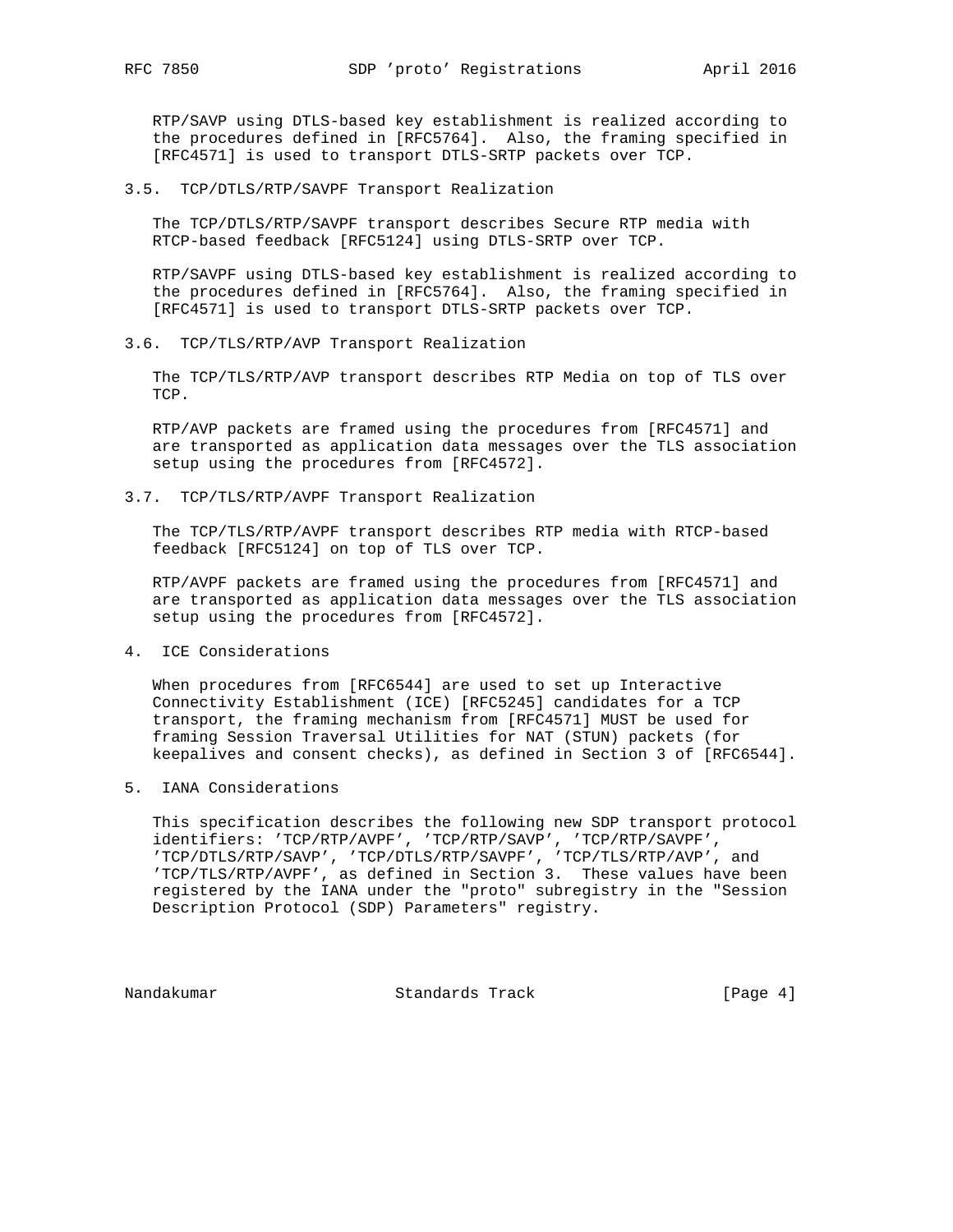| Type  | SDP Name           | Reference |
|-------|--------------------|-----------|
| proto | TCP/RTP/AVPF       | RFC 7850  |
| proto | TCP/RTP/SAVP       | RFC 7850  |
| proto | TCP/RTP/SAVPF      | RFC 7850  |
| proto | TCP/DTLS/RTP/SAVP  | RFC 7850  |
| proto | TCP/DTLS/RTP/SAVPF | RFC 7850  |
| proto | TCP/TLS/RTP/AVP    | RFC 7850  |
| proto | TCP/TLS/RTP/AVPF   | RFC 7850  |

6. Security Considerations

 The new "proto" identifiers registered by this document in the SDP parameters registry maintained by IANA are primarily for use by the offer/answer model of the Session Description Protocol [RFC3264] for the negotiation and establishment of RTP-based media over the TCP transport. This specification doesn't introduce any additional security considerations beyond those specified by the individual transport protocols identified in the "proto" identifiers and those detailed in Section 7 of [RFC4566].

- 7. References
- 7.1. Normative References
	- [RFC2119] Bradner, S., "Key words for use in RFCs to Indicate Requirement Levels", BCP 14, RFC 2119, DOI 10.17487/RFC2119, March 1997, <http://www.rfc-editor.org/info/rfc2119>.
	- [RFC4566] Handley, M., Jacobson, V., and C. Perkins, "SDP: Session Description Protocol", RFC 4566, DOI 10.17487/RFC4566, July 2006, <http://www.rfc-editor.org/info/rfc4566>.
	- [RFC4571] Lazzaro, J., "Framing Real-time Transport Protocol (RTP) and RTP Control Protocol (RTCP) Packets over Connection- Oriented Transport", RFC 4571, DOI 10.17487/RFC4571, July 2006, <http://www.rfc-editor.org/info/rfc4571>.

Nandakumar Standards Track [Page 5]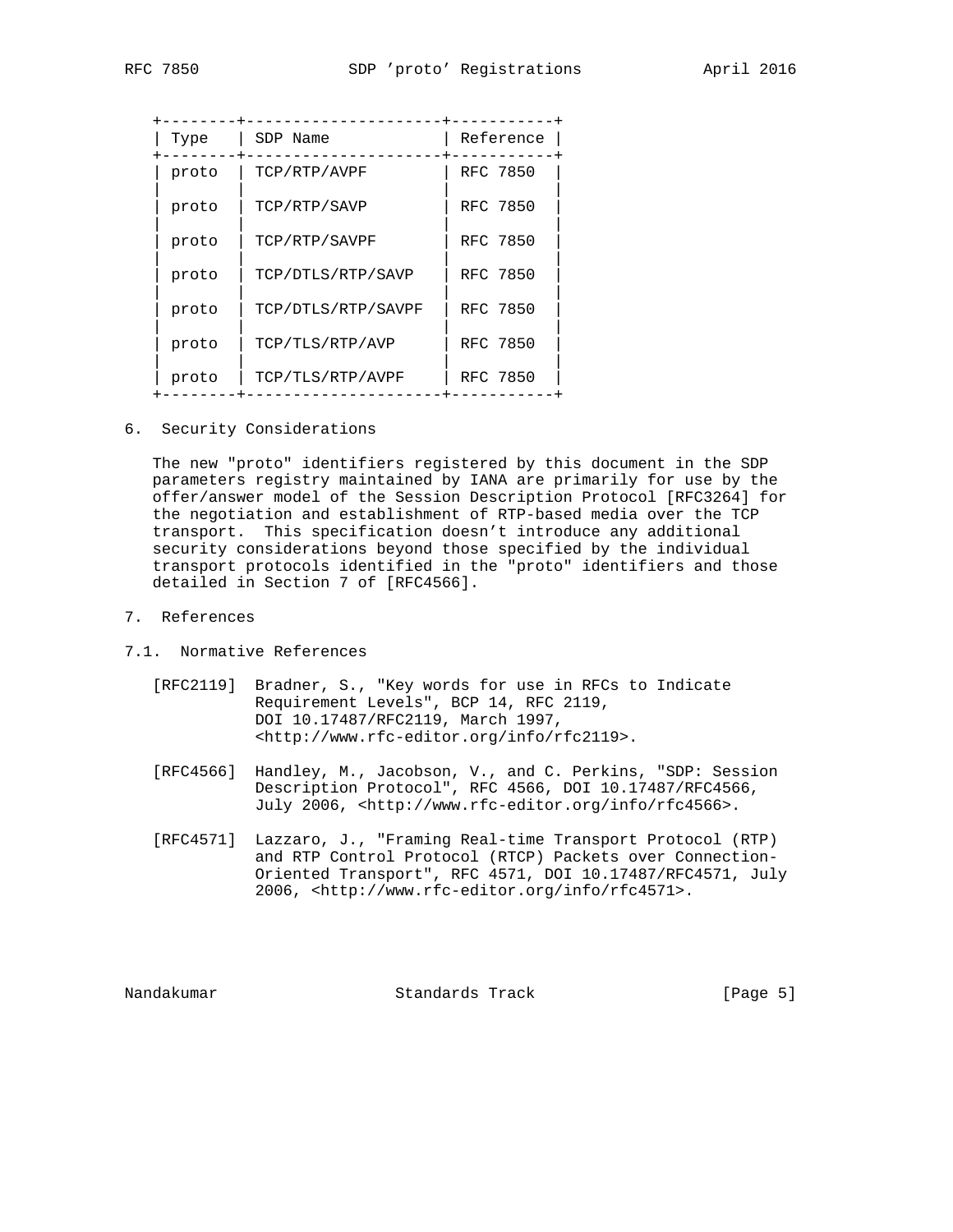- [RFC4572] Lennox, J., "Connection-Oriented Media Transport over the Transport Layer Security (TLS) Protocol in the Session Description Protocol (SDP)", RFC 4572, DOI 10.17487/RFC4572, July 2006, <http://www.rfc-editor.org/info/rfc4572>.
- [RFC5245] Rosenberg, J., "Interactive Connectivity Establishment (ICE): A Protocol for Network Address Translator (NAT) Traversal for Offer/Answer Protocols", RFC 5245, DOI 10.17487/RFC5245, April 2010, <http://www.rfc-editor.org/info/rfc5245>.
- [RFC5764] McGrew, D. and E. Rescorla, "Datagram Transport Layer Security (DTLS) Extension to Establish Keys for the Secure Real-time Transport Protocol (SRTP)", RFC 5764, DOI 10.17487/RFC5764, May 2010, <http://www.rfc-editor.org/info/rfc5764>.
- [RFC6544] Rosenberg, J., Keranen, A., Lowekamp, B., and A. Roach, "TCP Candidates with Interactive Connectivity Establishment (ICE)", RFC 6544, DOI 10.17487/RFC6544, March 2012, <http://www.rfc-editor.org/info/rfc6544>.

7.2. Informative References

- [RFC3264] Rosenberg, J. and H. Schulzrinne, "An Offer/Answer Model with Session Description Protocol (SDP)", RFC 3264, DOI 10.17487/RFC3264, June 2002, <http://www.rfc-editor.org/info/rfc3264>.
- [RFC3550] Schulzrinne, H., Casner, S., Frederick, R., and V. Jacobson, "RTP: A Transport Protocol for Real-Time Applications", STD 64, RFC 3550, DOI 10.17487/RFC3550, July 2003, <http://www.rfc-editor.org/info/rfc3550>.
- [RFC3711] Baugher, M., McGrew, D., Naslund, M., Carrara, E., and K. Norrman, "The Secure Real-time Transport Protocol (SRTP)", RFC 3711, DOI 10.17487/RFC3711, March 2004, <http://www.rfc-editor.org/info/rfc3711>.
- [RFC4145] Yon, D. and G. Camarillo, "TCP-Based Media Transport in the Session Description Protocol (SDP)", RFC 4145, DOI 10.17487/RFC4145, September 2005, <http://www.rfc-editor.org/info/rfc4145>.

Nandakumar Standards Track [Page 6]